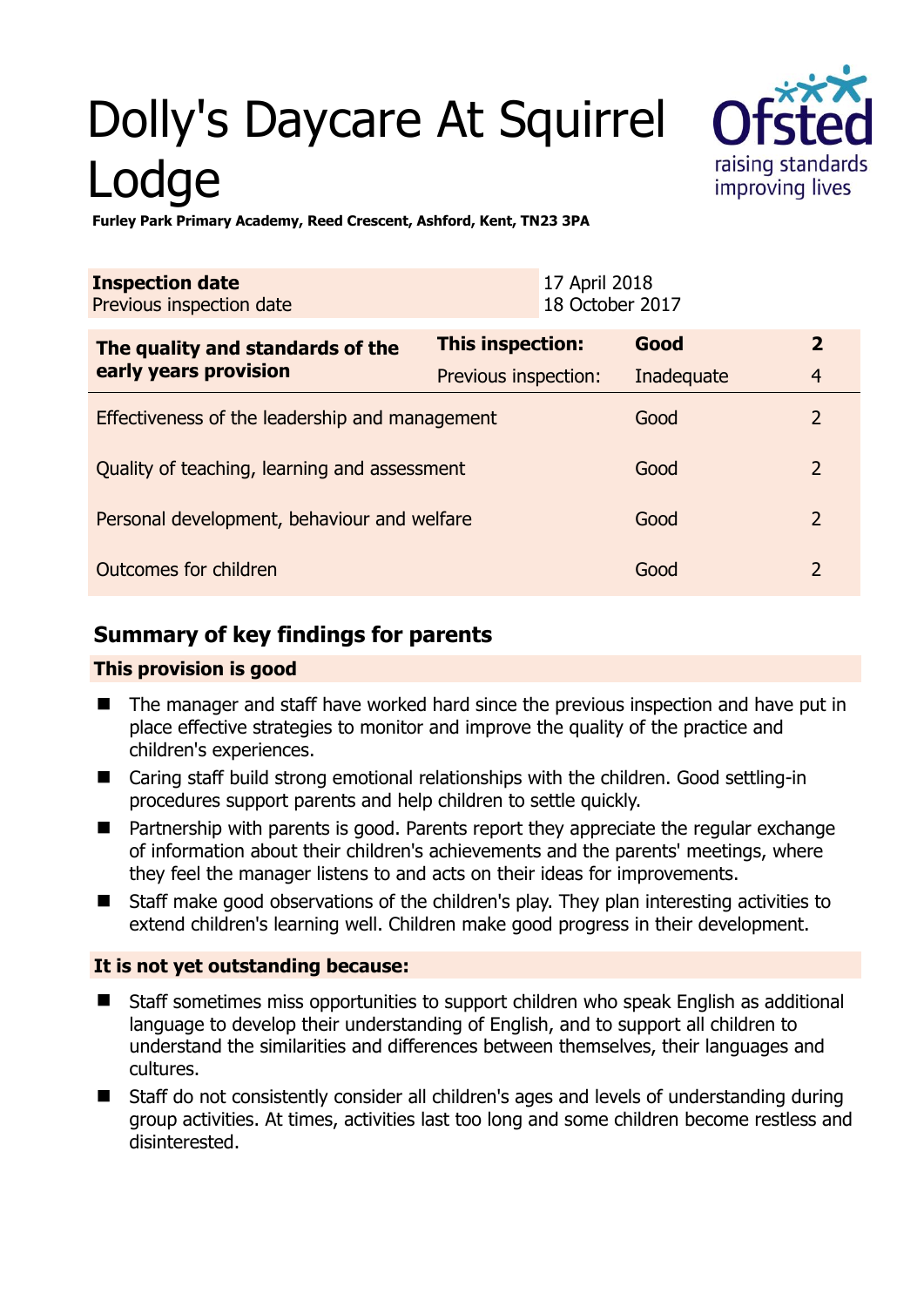### **What the setting needs to do to improve further**

#### **To further improve the quality of the early years provision the provider should:**

- provide further support for children who speak English as an additional language to develop their understanding of English, and provide more opportunities for all children to learn about each other's similarities and differences to reflect the diversity within the setting
- review group activities to ensure all children are fully engaged, taking into account their ages, interests and levels of understanding.

#### **Inspection activities**

- The inspector observed activities and the quality of interactions and teaching indoors and outdoors.
- The inspector sampled a range of documentation, including key policies and procedures, for example, safeguarding and children's development records.
- The inspector took account of parents' views through discussions.
- The inspector spoke to the manager, members of staff and children at appropriate times during the inspection.
- The inspector and the manager observed and discussed a planned activity together. The inspector held meetings with the manager in relation to observations of children's play, learning and progress since the previous inspection.

#### **Inspector**

Maxine Ansell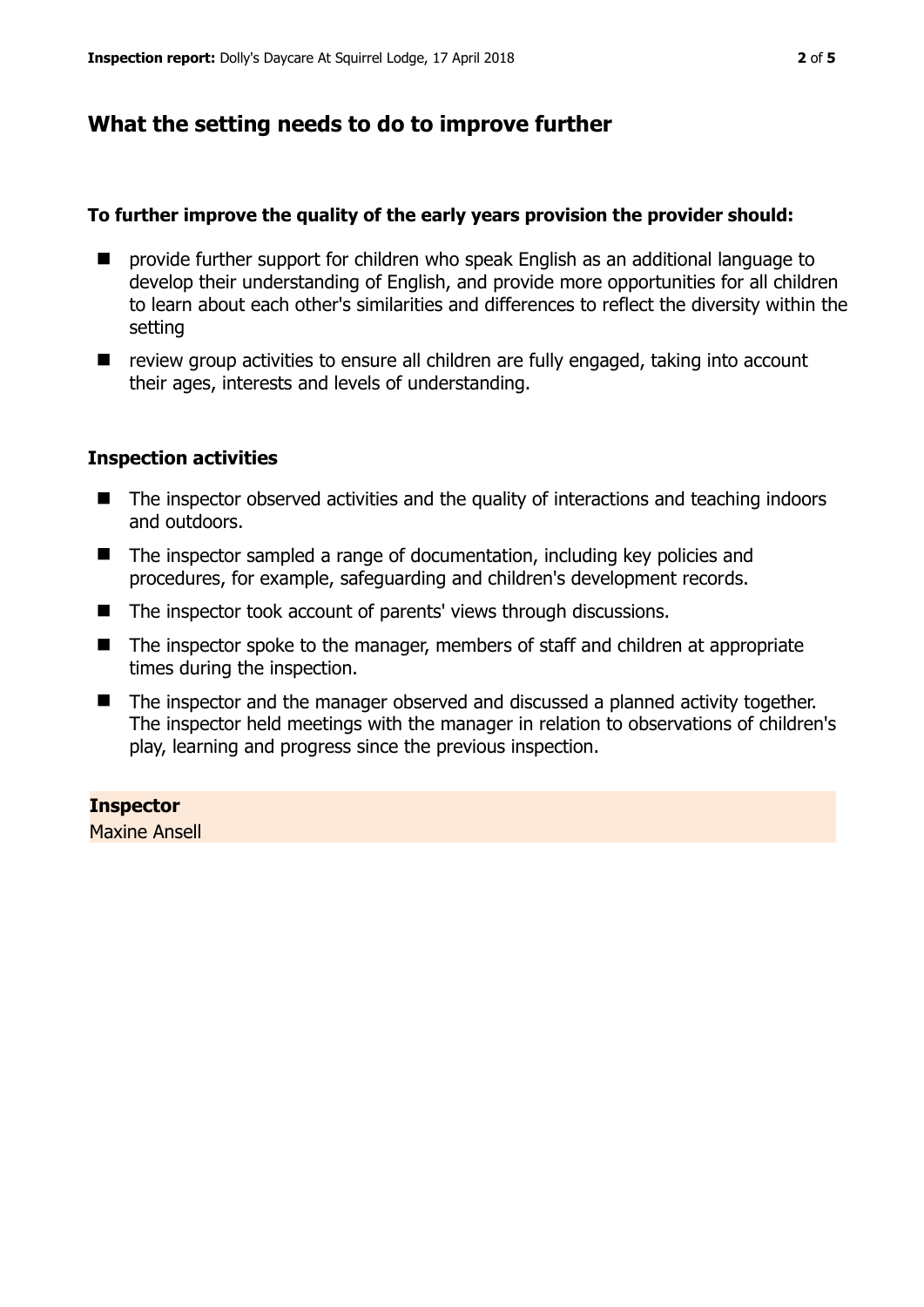## **Inspection findings**

#### **Effectiveness of the leadership and management is good**

Safeguarding is effective. All staff, including the manager, receive regular training and are confident in recognising, recording and reporting any concerns about children or a member of staff. Since the last inspection, the manager has made considerable changes through effective and comprehensive improvement plans. This has led to improvements to children's learning journeys to assist the flow of planning and ensure staff plan challenging activities. The manager tracks and analyses children's progress and areas of learning thoroughly. This has meant children's levels of learning in reading, writing and mathematical development have improved considerably. The manager completes observations and meetings with staff to continue to support their knowledge, develop their skills and identify training needs. Partnerships with other settings are good, allowing for continuity of care and learning for children attending both settings.

#### **Quality of teaching, learning and assessment is good**

Since the previous inspection, staff have reviewed, improved and rearranged the environment to create interesting learning areas for the children to develop their skills. For example, children investigate a range of natural materials. Children have good opportunities to develop their early reading skills. For example, they follow a pictorial recipe to make play dough and a pictorial checklist when feeding the rabbits. Staff complete regular observations, assess children's progress and use their next steps in learning to plan activities that interest and move forward the children's learning. Staff support children to develop their mathematical development well. They use mathematical language at every opportunity, for instance, when talking about the size of the rainbow shape, and 'full' and 'empty' when children play in the sand tray.

#### **Personal development, behaviour and welfare are good**

Staff support children well to develop a healthy lifestyle. For example, they talk about healthy food at snack and complete an exercise session at the beginning of each morning. This helps children to develop their coordination skills and a love of exercise. Children understand and follow good hygiene procedures. For instance, they explain that they wash germs off their hands before eating and must wash their hands after handling the nursery's pet rabbits. Staff are good role models. They praise children's efforts, helping them to manage minor disputes and, as a result, children behave well. Staff encourage children to manage their self-care independently, such as putting on coats.

#### **Outcomes for children are good**

All children are keen, enthusiastic learners and confidently communicate their needs and ideas. Older children show particularly good skills in their mathematical development and independence. Children gain good skills that prepare them well for the next stage in their learning and their eventual move on to school. For example, they learn to recognise their names as they self-register before eating their snack.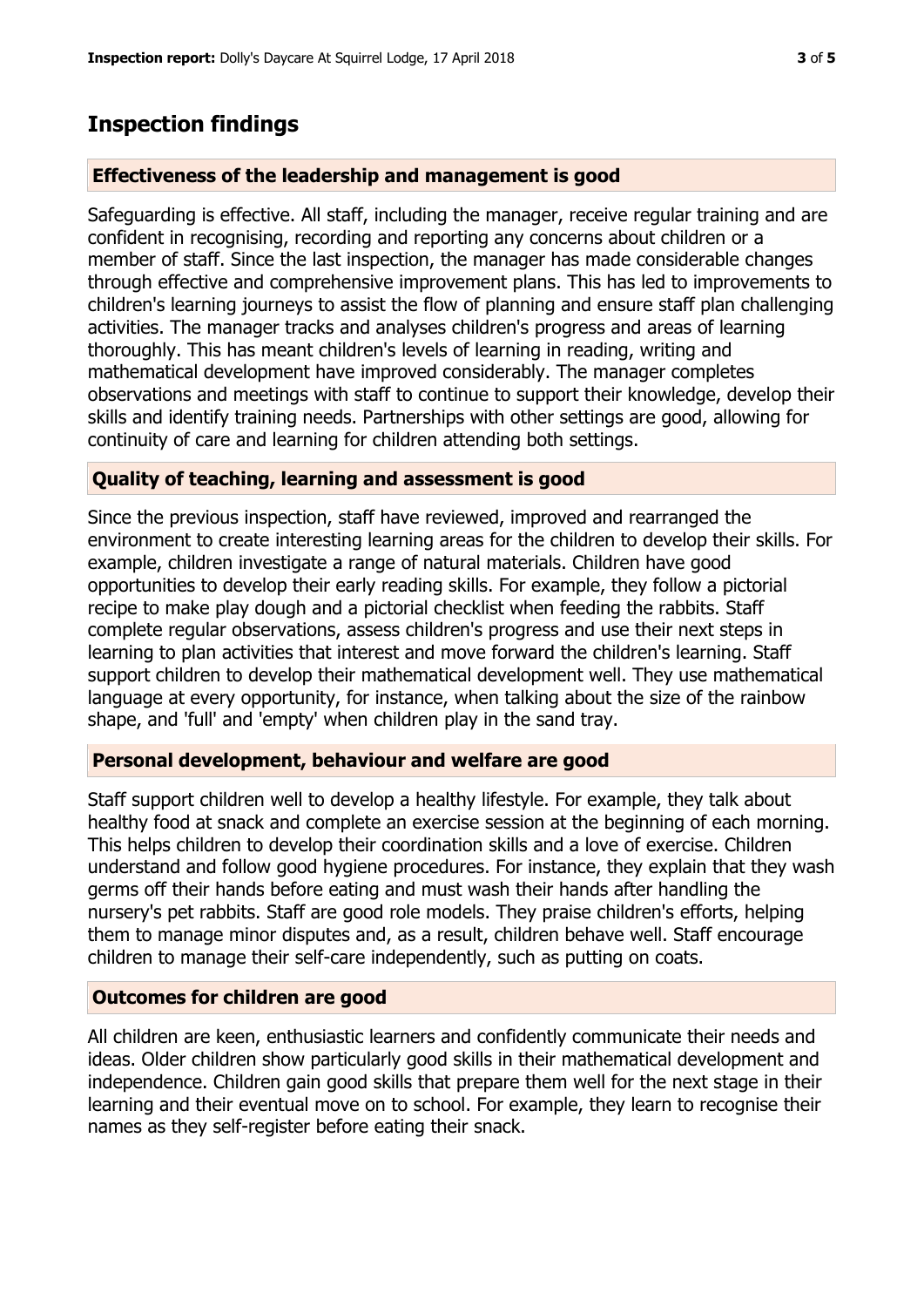## **Setting details**

| <b>Unique reference number</b>                      | EY491027                 |  |
|-----------------------------------------------------|--------------------------|--|
| <b>Local authority</b>                              | Kent                     |  |
| <b>Inspection number</b>                            | 1116364                  |  |
| <b>Type of provision</b>                            | Full-time provision      |  |
| Day care type                                       | Childcare - Non-Domestic |  |
| <b>Registers</b>                                    | Early Years Register     |  |
| <b>Age range of children</b>                        | $2 - 4$                  |  |
| <b>Total number of places</b>                       | 32                       |  |
| <b>Number of children on roll</b>                   | 39                       |  |
| <b>Name of registered person</b>                    | Dolly's Daycare Limited  |  |
| <b>Registered person unique</b><br>reference number | RP911240                 |  |
| Date of previous inspection                         | 18 October 2017          |  |
| <b>Telephone number</b>                             | 01233 503198             |  |

Dolly's Daycare at Squirrel Lodge registered in 2015. It is one of two nurseries run by the same provider. The nursery operates in Ashford, Kent. It is open Monday to Friday from 8am to 4pm, during term time only. The nursery employs six staff. Of these, four staff hold relevant early years qualifications at level 3 or level 4.

This inspection was carried out by Ofsted under sections 49 and 50 of the Childcare Act 2006 on the quality and standards of provision that is registered on the Early Years Register. The registered person must ensure that this provision complies with the statutory framework for children's learning, development and care, known as the early years foundation stage.

Any complaints about the inspection or the report should be made following the procedures set out in the guidance 'Complaints procedure: raising concerns and making complaints about Ofsted', which is available from Ofsted's website: www.gov.uk/government/organisations/ofsted. If you would like Ofsted to send you a copy of the guidance, please telephone 0300 123 4234, or email enquiries@ofsted.gov.uk.